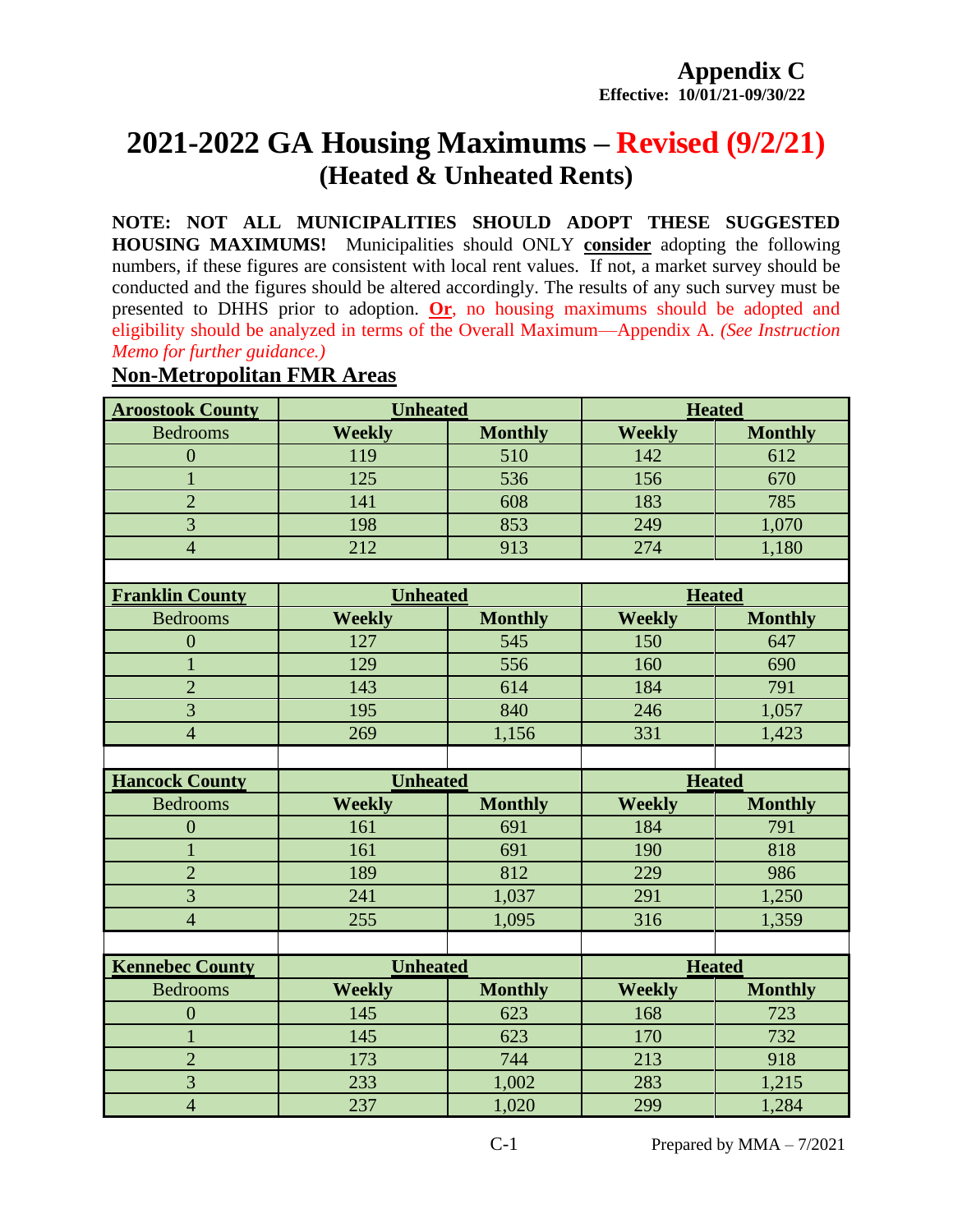## **Non-Metropolitan FMR Areas**

| <b>Knox County</b>        | <b>Unheated</b> |                |               | <b>Heated</b>  |  |
|---------------------------|-----------------|----------------|---------------|----------------|--|
| <b>Bedrooms</b>           | <b>Weekly</b>   | <b>Monthly</b> | <b>Weekly</b> | <b>Monthly</b> |  |
| $\overline{0}$            | 150             | 647            | 174           | 747            |  |
| $\mathbf{1}$              | 150             | 647            | 174           | 747            |  |
| $\overline{2}$            | 173             | 744            | 213           | 918            |  |
| $\overline{3}$            | 237             | 1,019          | 287           | 1,232          |  |
| $\overline{4}$            | 242             | 1,039          | 303           | 1,303          |  |
|                           |                 |                |               |                |  |
| <b>Lincoln County</b>     | <b>Unheated</b> |                | <b>Heated</b> |                |  |
| <b>Bedrooms</b>           | <b>Weekly</b>   | <b>Monthly</b> | <b>Weekly</b> | <b>Monthly</b> |  |
| $\overline{0}$            | 168             | 724            | 192           | 824            |  |
| $\mathbf{1}$              | 168             | 724            | 194           | 833            |  |
| $\overline{2}$            | 204             | 877            | 244           | 1,051          |  |
| $\overline{3}$            | 256             | 1,100          | 305           | 1,313          |  |
| $\overline{4}$            | 335             | 1,439          | 396           | 1,703          |  |
|                           |                 |                |               |                |  |
| <b>Oxford County</b>      | <b>Unheated</b> |                | <b>Heated</b> |                |  |
| <b>Bedrooms</b>           | <b>Weekly</b>   | <b>Monthly</b> | <b>Weekly</b> | <b>Monthly</b> |  |
| $\overline{0}$            | 144             | 618            | 167           | 718            |  |
| $\mathbf{1}$              | 144             | 618            | 167           | 718            |  |
| $\overline{2}$            | 163             | 701            | 203           | 875            |  |
| $\overline{3}$            | 242             | 1,040          | 291           | 1,253          |  |
| $\overline{4}$            | 276             | 1,188          | 338           | 1,452          |  |
|                           |                 |                |               |                |  |
| <b>Piscataquis County</b> | <b>Unheated</b> |                | <b>Heated</b> |                |  |
| <b>Bedrooms</b>           | <b>Weekly</b>   | <b>Monthly</b> | <b>Weekly</b> | <b>Monthly</b> |  |
| $\overline{0}$            | 117             | 501            | 165           | 609            |  |
| $\mathbf{1}$              | 119             | 512            | 165           | 652            |  |
| $\overline{2}$            | 146             | 627            | 201           | 811            |  |
| 3                         | 200             | 862            | 288           | 1,086          |  |
| $\overline{4}$            | 241             | 1,037          | 333           | 1,312          |  |
|                           |                 |                |               |                |  |
| <b>Somerset County</b>    | <b>Unheated</b> |                | <b>Heated</b> |                |  |
| <b>Bedrooms</b>           | <b>Weekly</b>   | <b>Monthly</b> | <b>Weekly</b> | <b>Monthly</b> |  |
| $\boldsymbol{0}$          | 131             | 563            | 154           | 663            |  |
| $\mathbf{1}$              | 131             | 563            | 160           | 689            |  |
| $\overline{2}$            | 168             | 723            | 209           | 897            |  |
| $\overline{3}$            | 225             | 966            | 274           | 1,179          |  |
| $\overline{4}$            | 230             | 987            | 291           | 1,251          |  |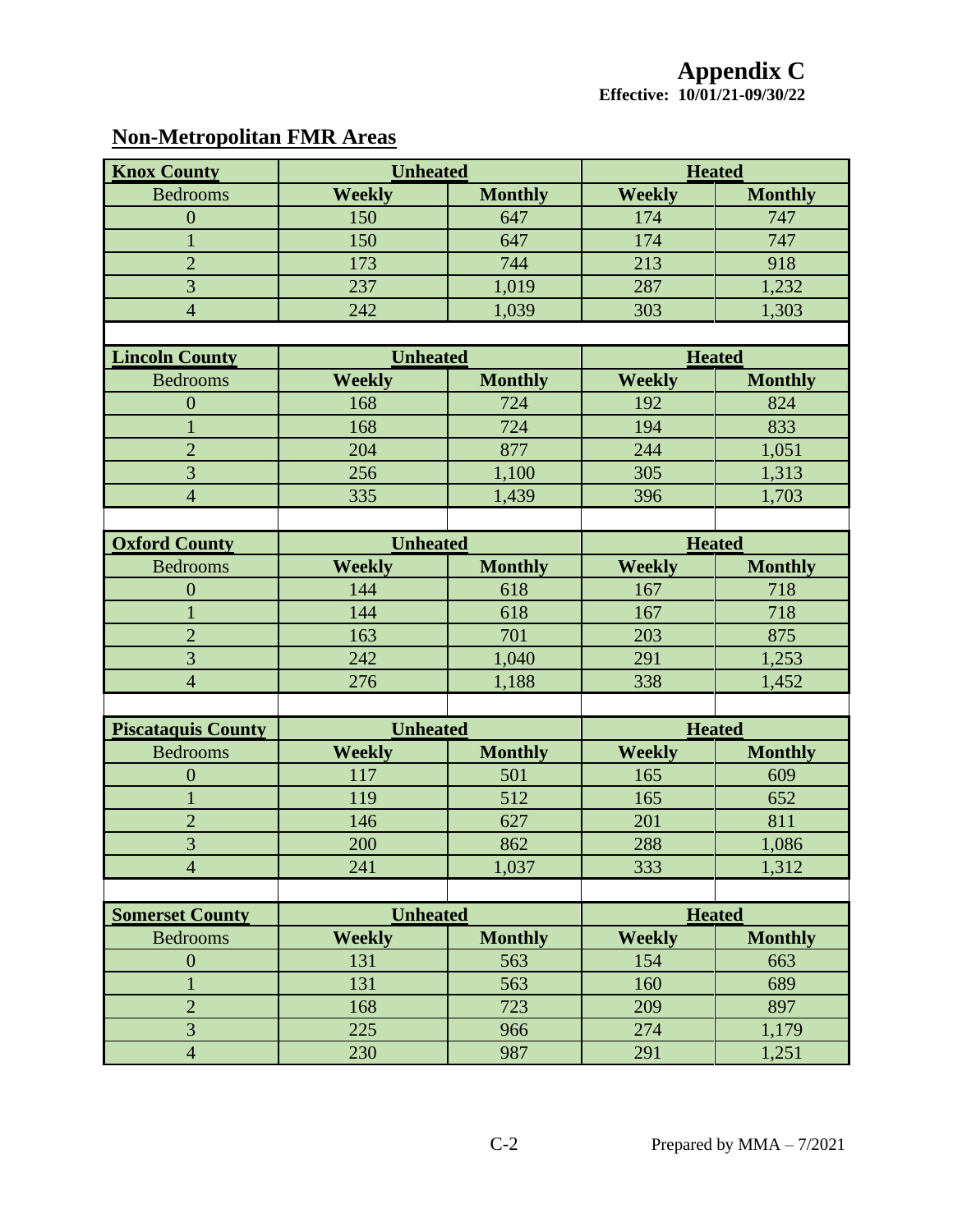#### **Non-Metropolitan FMR Areas**

| <b>Waldo County</b> | <b>Unheated</b> |                | <b>Heated</b> |                |
|---------------------|-----------------|----------------|---------------|----------------|
| <b>Bedrooms</b>     | <b>Weekly</b>   | <b>Monthly</b> | <b>Weekly</b> | <b>Monthly</b> |
|                     | 178             | 767            | 202           | 867            |
|                     | 178             | 767            | 202           | 867            |
|                     | 199             | 855            | 239           | 1,029          |
|                     | 251             | 1,079          | 300           | 1,292          |
|                     | 353             | 1,516          | 414           | 1,780          |

| <b>Washington County</b> | <b>Unheated</b> |                | <b>Heated</b> |                |
|--------------------------|-----------------|----------------|---------------|----------------|
| <b>Bedrooms</b>          | <b>Weekly</b>   | <b>Monthly</b> | <b>Weekly</b> | <b>Monthly</b> |
|                          | 131             | 564            | 154           | 664            |
|                          | 131             | 564            | 154           | 664            |
|                          | 161             | 691            | 201           | 865            |
|                          | 204             | 876            | 253           | 1,089          |
|                          |                 |                | 27.           | 1,165          |

### **Metropolitan FMR Areas**

| <b>Bangor HMFA</b> | <b>Unheated</b> |                | <b>Heated</b> |                |
|--------------------|-----------------|----------------|---------------|----------------|
| <b>Bedrooms</b>    | <b>Weekly</b>   | <b>Monthly</b> | <b>Weekly</b> | <b>Monthly</b> |
|                    | 147             | 630            | 170           | 730            |
|                    | 166             | 714            | 197           | 847            |
|                    | 213             | 917            | 254           | 1,091          |
|                    | 267             | 1,150          | 317           | 1,363          |
|                    | 375             | 1,612          | 436           | 1,876          |
|                    |                 |                |               |                |

| <b>Cumberland Cty.</b><br><b>HMFA</b> | <b>Unheated</b> |                | <b>Heated</b> |                |
|---------------------------------------|-----------------|----------------|---------------|----------------|
| <b>Bedrooms</b>                       | <b>Weekly</b>   | <b>Monthly</b> | <b>Weekly</b> | <b>Monthly</b> |
| $\Omega$                              | 188             | 810            | 212           | 910            |
|                                       | 193             | 828            | 223           | 961            |
| $\overline{2}$                        | 252             | 1,085          | 293           | 1,259          |
| 3                                     | 343             | 1,476          | 393           | 1,689          |
| $\overline{4}$                        | 357             | 1,537          | 419           | 1,801          |
|                                       |                 |                |               |                |
| <b>Lewiston/Auburn MSA</b>            | <b>Unheated</b> |                | <b>Heated</b> |                |
|                                       |                 |                |               |                |
| <b>Bedrooms</b>                       | <b>Weekly</b>   | <b>Monthly</b> | <b>Weekly</b> | <b>Monthly</b> |
| $\Omega$                              | 140             | 601            | 163           | 701            |
|                                       | 143             | 616            | 174           | 749            |
| $\overline{2}$                        | 185             | 796            | 226           | 970            |
| $\overline{3}$                        | 241             | 1,038          | 291           | 1,251          |